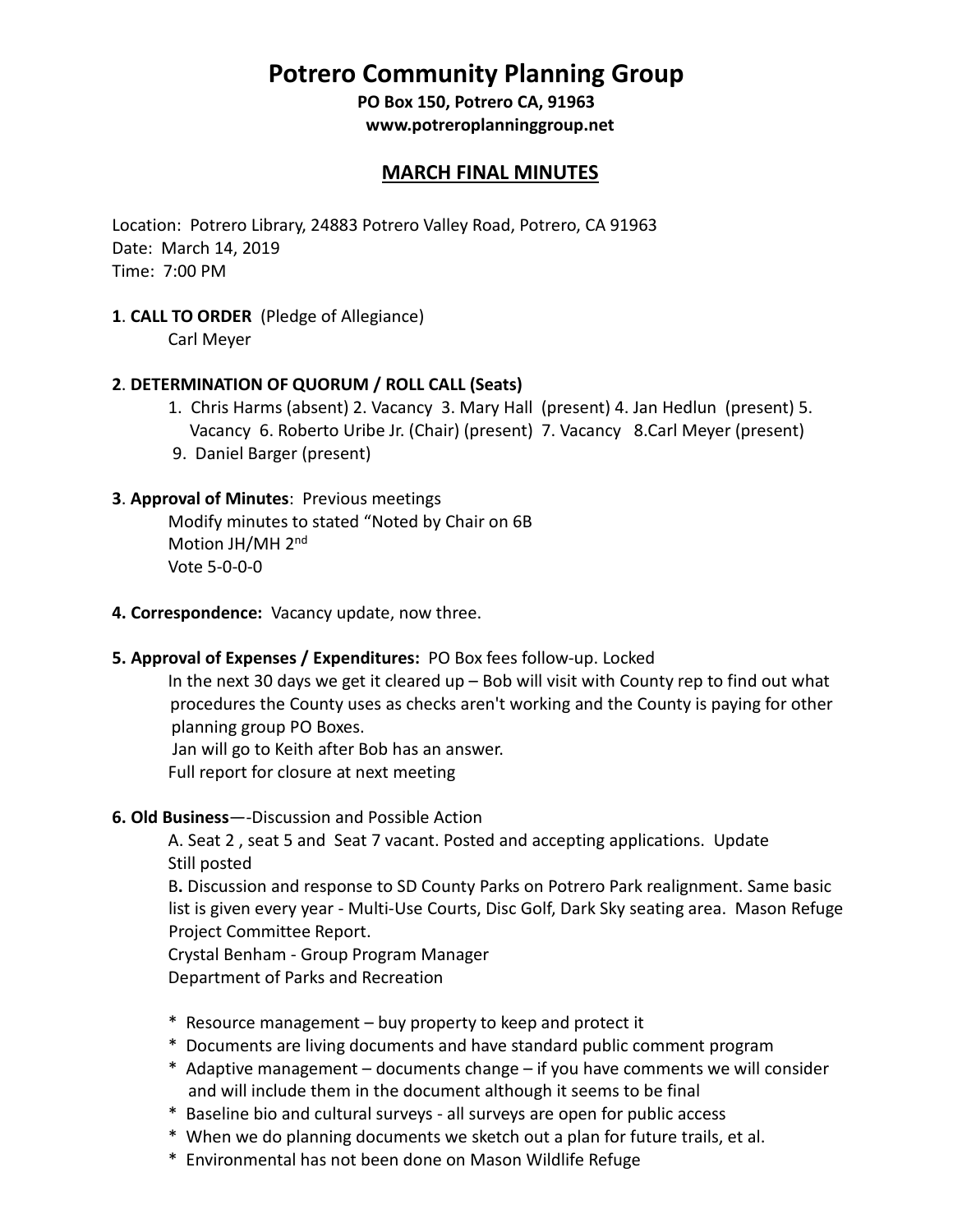- \* Before going into implementation more work will Be done
- \* Properties we buy may have old ranching roads and cattle trails which are ID'd on the maps
- \* New staging area
- \* Loop Trail
- \* Also access on eastern edge of property
- \* Do not have propose parking at the east end so where would people park?
- \* Cultural and biological resources on property
- \* Currently do not have funds to implement trail plan
- \* Need design/Environmental documentation
- \* Internal trail building in-house
- \* Need money in budget and Board approval
- \* Not technically open for public access until "official"

How can PCPG move forward?

- \* Would it help if group supported it "in concept"?
- \* Previous work done by B. Crawley PCPG has that been incorporated?
- \* PLDO can't be used for open space trails, et al.
- \* Brought letter and form for PLDO but hadn't found Potrero list
- \* Is there any way of incorporating fire/fuel breaks in the plan?
- \* Potrero is the only place open enough if there were a fuel break east of us it might enhance the safety of the area.
- \* County of SD is looking at increased funding for fire safe areas
- \* Add that information into priorities?

The County has realigned the Potrero group in regards to PLDO funds. One small spot of Potrero was in Jamul. Now all of Potrero is considered part of Mountain Empire area.

- \* Parkland Dedication Organization when new development comes in they can either build a park for the community or they pay fees into the PLDO and build projects
- \* Entertain letter to thank her -
- \* Please make sure that these items are included:
	- Fire safe BU

Accessibility on one end? - DB

DB wanted to know if that end route is a legal easement?

- \* Jan will contact Billy Crawley about the trails document PCPG created several years ago.
- \* BLM announced they have abundant funding for fuel breaks within 100 miles of the border.
- \* Don't know of anything regarding previous PLDO information we previously provided
- \* Rewrite PLDO 2017 letter and use her visit to trigger to accurately portray what we requested/supported

update to reflect what we already proposed

- \* Thank you for presentation (Mason Project)
	- Parking area
	- Fuel break
	- Possible expansion
	- Harris Ranch Road access point?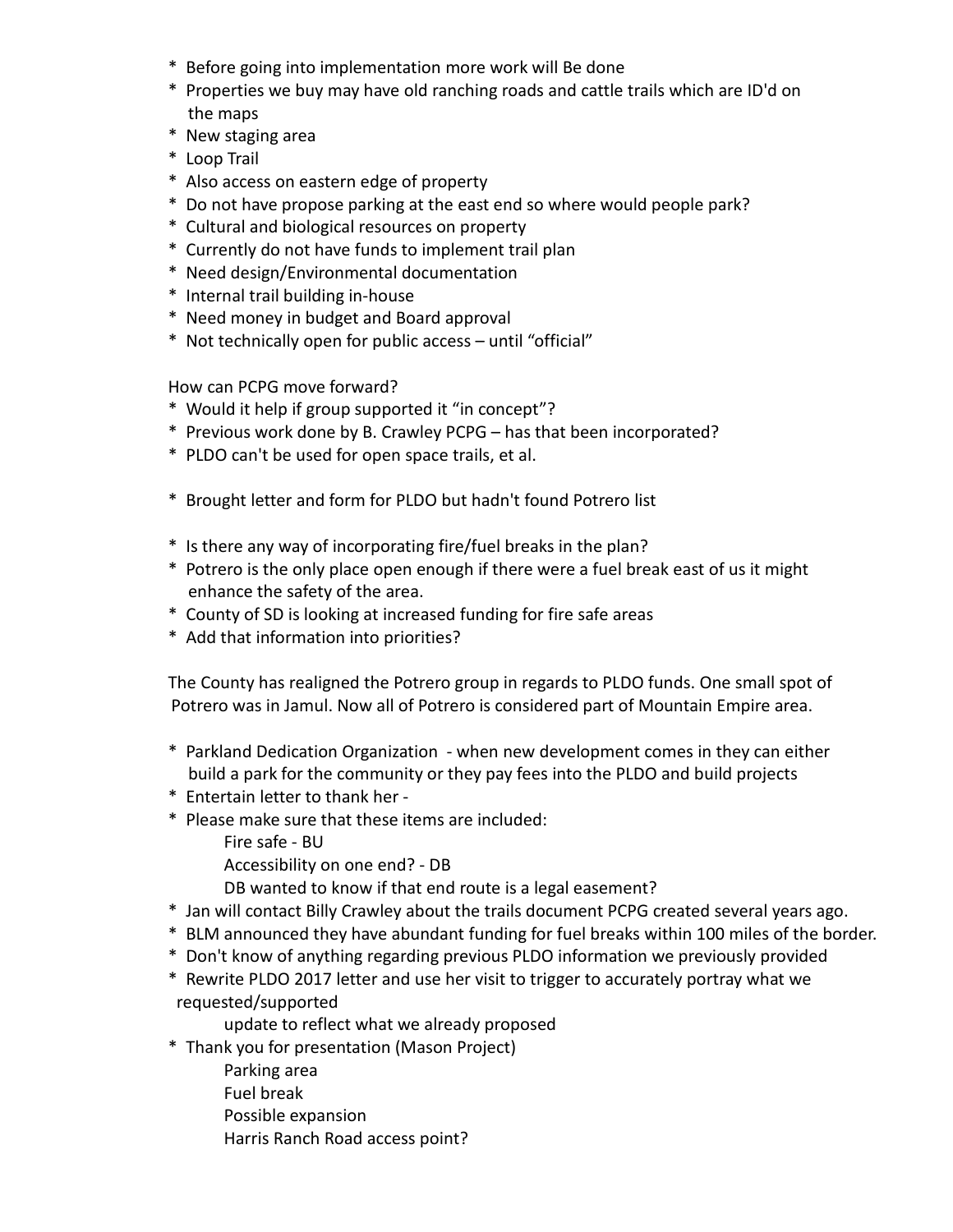Reviewed document – it is accurate and we want it restated

- \* Please consider updating our current form to reflect 2018-2019 and what we put in previously
- \* Form Mountain Empire Local Park Planning Area and Potrero Community Planning Group Priority Lists

Motion for Bob to send a letter of thanks for Crystal presenting (4 point letter) Motion - JH  $1<sup>st</sup>$  / DB  $2<sup>nd</sup>$ Vote 5-0-0-0

- C. Potrero Road Improvements, Funding and Advisory. All, Report.
- \* Work has stopped on Harris Ranch (HRRd)
- \* Sweeper worked on HRRd (asphalt portion)
- \* There are still road crews on HRRd patching asphalt (last week did not see if County or subcontractor)
- \* Saw earlier crew that was larger and sub-contractor has not repaved any of the roads but just patching.
- \* No resurfacing/sealing
- \* Chris Harm still need signage

### **7. New Business**—Discussion and Possible Action

- A**.** SDCo Planning due, confirm completion.
	- Training ?

Form 700 needs to be done

- B. Reduction in group size, discussion, nine to seven.
- C. Group Chair position, change. Bob will stay for now.
- D. PDS 2018-ZAP-00-079W5M4 Potrero Wireless Site, follow-up, closure. Work Progress.
- \* Sent letter twice with no response (Carl) from project manager
- \* Saw crane last month adding cell units
- \* Carl will send letter one more time and supply correspondence people to have listed in minutes
- E. Guest Speaker, SDCo Project Manager, SD County Parks, March 14, 2019 scheduled Moved to first part of meeting by consensus
- F. SD County CPG, Training and Certifications
	- Spoken of in "A"
- G. New Cal Fire Station, Location and Impact, not confirmed.
- \* Hope to get presenter/briefing of on new location and Impact

**8. PUBLIC FORUM-**OPPORTUNITY FOR THE PUBLIC TO ADDRESS THE BOARD ON TOPICS PERTAINING TO PLANNING AND LAND USE WHICH DOES NOT APPEAR ELSEWHERE ON THIS AGENDA.

### **9. Announcement of Next Meeting:** Tentative 11 April 2019

### **10. Adjournment**

- \* Motion to adjourn
- $*$  JH  $1<sup>st</sup>$  / MH  $2<sup>nd</sup>$
- \* Vote 5-0-0-0

*Disclaimer Language included as directed by San Diego County PDS:*